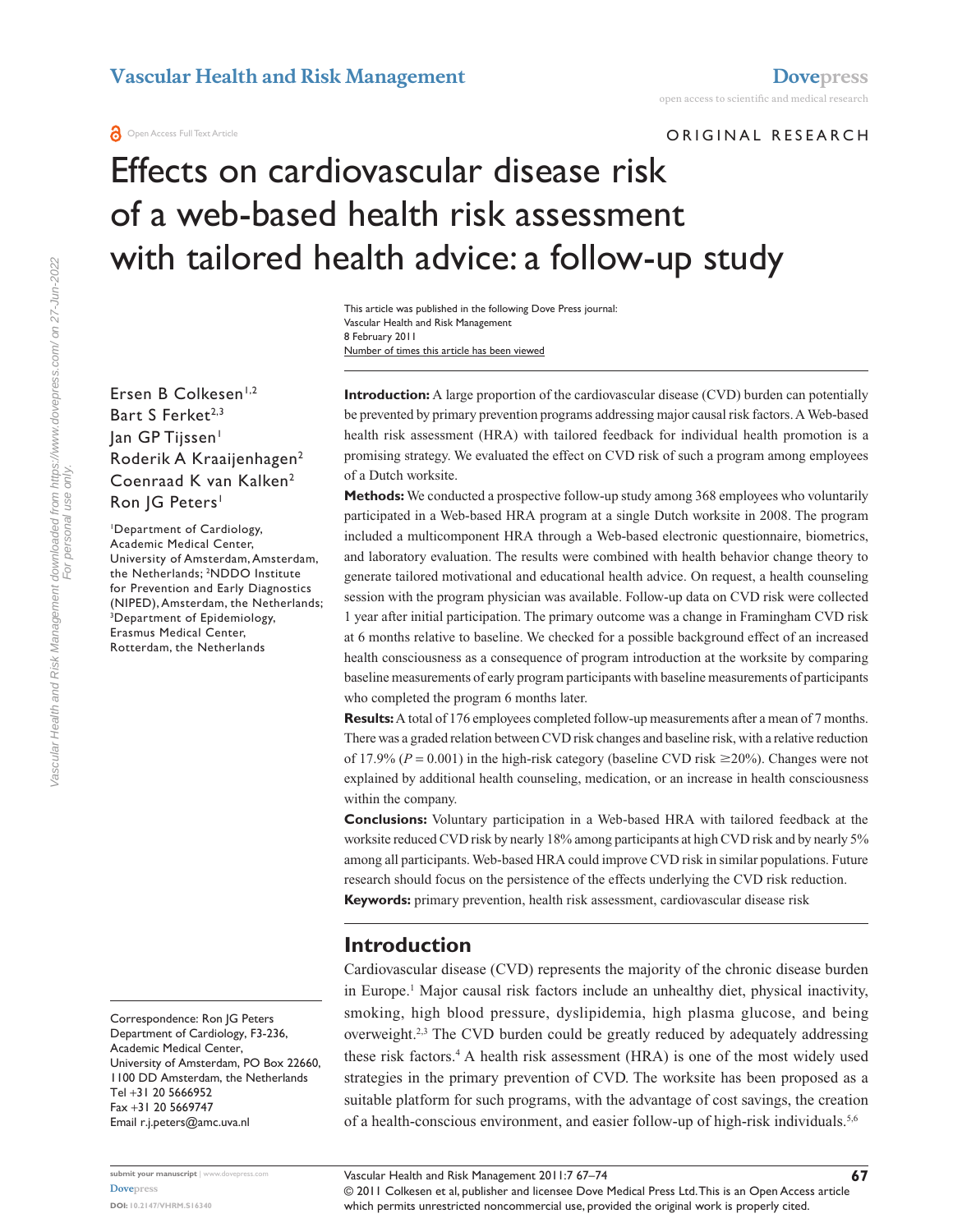The traditional HRA screened for risk factors to produce feedback that predominantly contained information on the assessed risk.7 However, reviews of the literature did not always support the effectiveness of the traditional HRA.7,8 It was theorized that HRA with feedback that merely contains risk information would be insufficient to promote health.<sup>9</sup> The impact of the traditional HRA also remained unsatisfying as a consequence of suboptimal delivery due to resource constraints, limited access to high-risk populations, and no uniformity.<sup>7,8</sup> It was acknowledged that the impact of HRA programs could be enhanced by Web-based delivery of the HRA, with incorporation of tailored health advice, aiming to reduce disease risk.<sup>9-12</sup>

In the present study we evaluated CVD risk changes among employees who voluntarily participated in a Web-based HRA including tailored feedback that was offered to them by their employer as part of a worksite health management program. The HRA was designed to collect data that are necessary to screen for the risk of a number of preventable diseases, including CVD, and provide tailored feedback in order to educate, motivate, and empower participants in CVD risk reduction. The primary aim was to measure whether CVD risk was improved after participation in the program at a Dutch worksite.

# **Materials and methods** Study setting, design, and flow

We conducted a prospective follow-up study among employees of a Dutch company in the services sector who voluntarily completed a Web-based HRA including tailored feedback. The HRA was applied as part of the worksite health management program in the company in 2008. During this period, 2149 employees were invited to complete the HRA. Email invitations were sent by the human resources department, with a single reminder after 2 weeks. Employees were informed that participation was voluntary, at no cost, that all personal data would be treated confidentially, and that no results would be shared with their employer or any other party. Before invitation, employees were divided into an early ( $n = 1108$ ) and late ( $n = 1041$ ) invitation group, based on date of birth (Figure 1).

The early invitation group was invited immediately to participate in the HRA. Employees of the early invitation group who completed the HRA and received their tailored health advice were re-invited for follow-up measurements 6 months after completion. They were not informed about follow-up measurements until the moment of re-invitation. Employees of the late invitation group were invited 6 months after the early invitation group was invited. Their baseline measurements were used to assess potential changes in CVD risk factor levels as a consequence of company-wide changes in health consciousness. If present, these temporal changes would have led to overestimation of the effects of the HRA program. The study was approved by the Medical Ethics Committee of the Academic Medical Center in Amsterdam, the Netherlands.

# Study intervention: web-based HRA with tailored feedback

The studied program consisted of i) a multicomponent Web-based HRA and ii) individually tailored health advice, presented to participants as a Web-based health action plan. The HRA included i) a Web-based electronic questionnaire, ii) a biometric evaluation, and iii) a laboratory evaluation, targeting chronic disease risk, including CVD. Biometrics and collection of samples for laboratory evaluation were conducted by a licensed occupational health services provider. Results of the assessment were translated into low-, intermediate-, or high-risk profiles for the targeted disorders. By a computer-based combination of the risk profiles with health-behavior concepts, individually tailored health advice was generated. Underlying health behavior concepts include the transtheoretical model,<sup>13</sup> protection motivation theory,<sup>14</sup> and social cognitive theory.15 The Web-based health action plans addressed health behavior (physical activity, smoking cessation, alcohol intake, dietary habits) and included referral for further evaluation and treatment for those at high CVD risk. Risk factor cutoff values were based on the European and Dutch guidelines for cardiovascular risk management.<sup>16,17</sup> On request, participants could schedule a 30-minute health counseling session with the program physician.

### Baseline measurements

In the present study, all early and late participants completed the Web-based electronic questionnaire as part of their HRA. The questionnaire included sociodemographics, family history of CVD, personal medical history, current treatment, and current lifestyle. Physical activity was measured with the Dutch version of the International Physical Activity Questionnaire.<sup>18</sup> Dietary habits and alcohol consumption were measured according to the standard nutrition and alcohol consumption questionnaire of the Dutch Municipal Health Service.19 Smoking behavior was measured with the Dutch Expert Center on Tobacco Control questionnaire.20 The questionnaire also addressed the health behavior change stage according to the transtheoretical model.13 This model suggests that changes in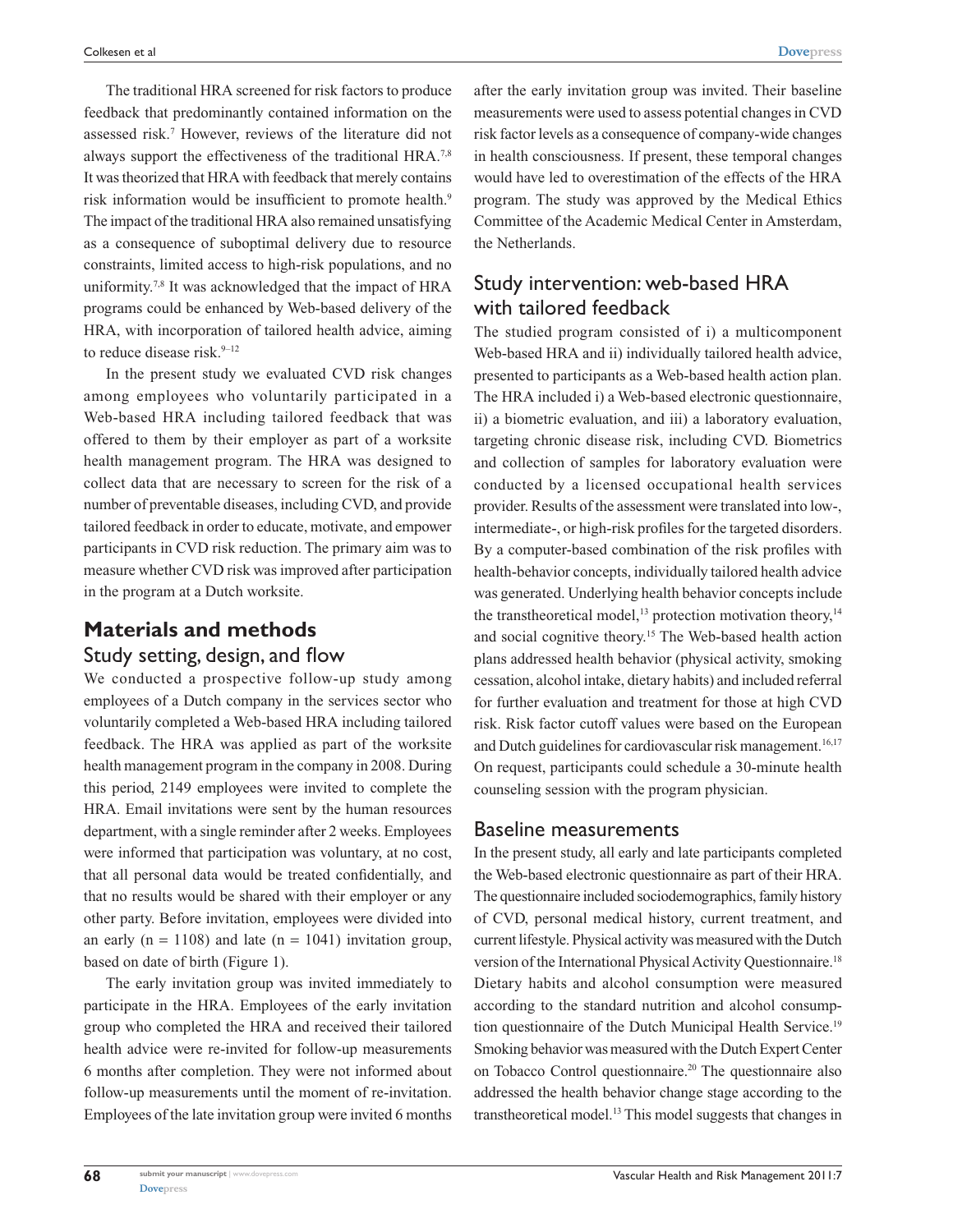

#### **Figure 1** Study flow.

**Notes:** The HRA program was applied as part of the worksite health management program in a Dutch company worksite in 2008. During this period 2149 employees were invited to complete the HRA. Employees were divided by day and month of birth in an early and late invitation group. Early invitees who participated in the HRA program were invited for follow-up measurements, six months after the initial program invitation. At that same time the late invitation group was invited for their initial participation. The primary outcome was the change in CVD risk between baseline and follow-up among 176 early participants. To account for time trends, baseline variables between early and late participants were compared. Nonresponse bias was checked by comparing baseline values of 176 early participants who attended follow-up with 192 who did not.

health behavior appear in six phases from precontemplation (not intending to take action in the foreseeable future), contemplation (intending to change in the next 6 months), preparation (intending to take action in the next month), action (have made specific overt lifestyle modifications within the past 6 months), to maintenance (working to prevent relapse) and termination (is sure not to return to an old unhealthy habit). The health advice contained in the health plans was computer tailored to the stage of change of the participant.

All early and late participants in the HRA also visited the worksite occupational health service for measurement of height, weight, waist circumference, and blood pressure.

During the visit, nonfasting blood and urine samples were collected for analysis of total cholesterol, low-density lipoprotein (LDL)-cholesterol, high-density lipoprotein (HDL)-cholesterol, triglycerides, glucose, creatinin, and urinary albumin to creatinin ratio. Blood pressure was measured twice with a 2-minute interval on the left arm using an automated device (Omron M4, Omron Corp, Tokyo, Japan) after the subject had been sitting quietly for at least 5 minutes. Height was measured to the nearest centimeter and weight to the nearest 0.5 kilogram, with subjects wearing indoor clothing, without shoes, and with emptied pockets. A correction of 1 kilogram was applied in calculations. Waist circumference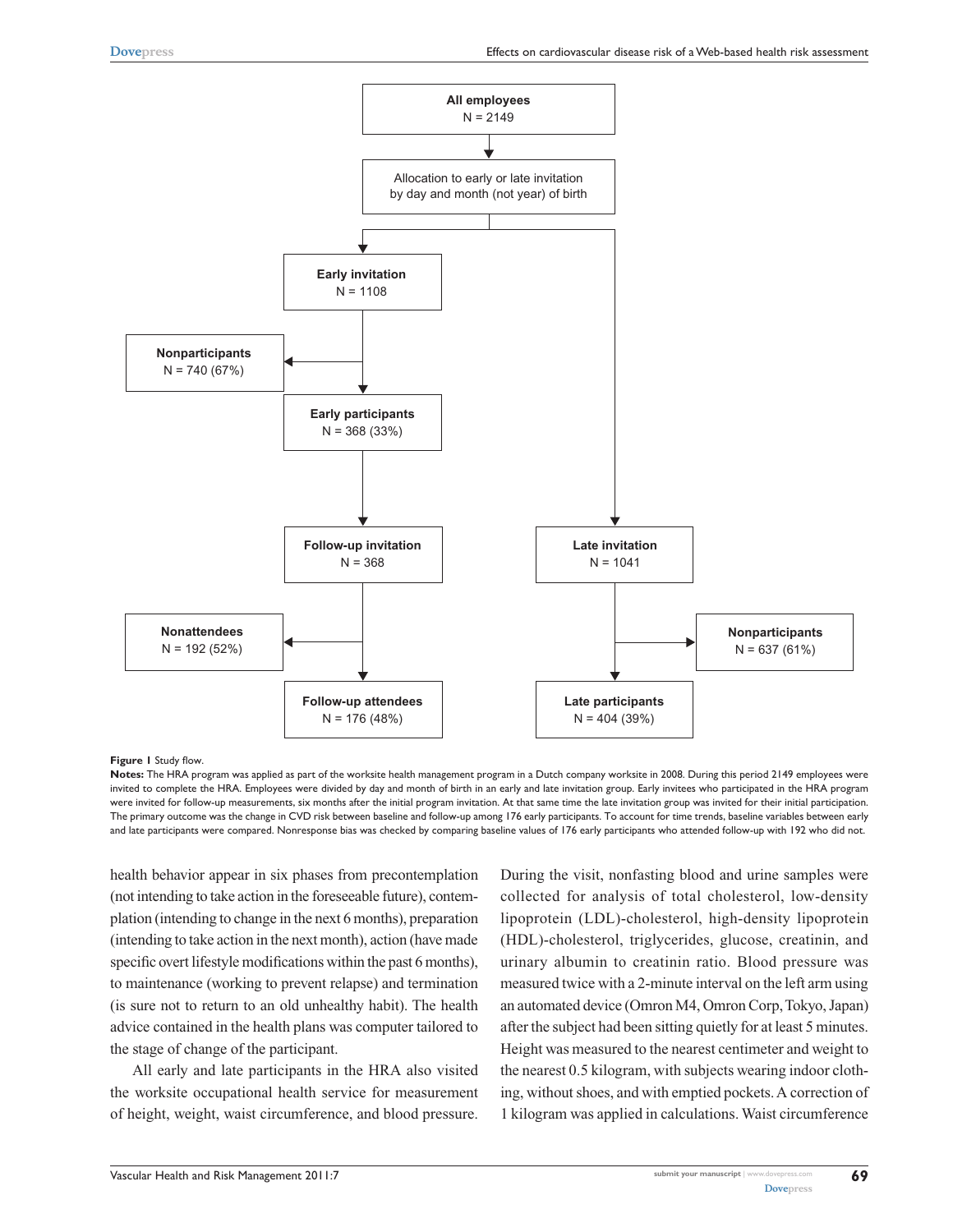was measured with a centimeter tape, in the middle between the pelvic edge and lower rib. Collected samples were sent to a certified laboratory. Serum was centrifuged at 3000 G for 10 minutes prior to transportation. All procedures were performed by trained nurses. The blood sample was analyzed using enzymatic kits (Roche Diagnostics).

#### Follow-up measurements

The early participants were re-invited for follow-up measurements 6 months after they completed their baseline HRA and received their tailored health advice. Invitations for follow-up measurements were sent by email with one reminder, by the study physician of the Academic Medical Center, University of Amsterdam, Amsterdam, the Netherlands. A follow-up visit was scheduled for measurements of weight, waist circumference, blood pressure, nonfasting total cholesterol, LDL-cholesterol, HDL-cholesterol, and triglycerides. The employees were informed of their follow-up results by the study physician.

## Outcomes and data analysis

The primary outcome was the percentage change in Framingham score at 6 months relative to baseline. The Framingham score estimates CVD mortality and morbidity risk by combining age, sex, blood pressure, hypertension treatment status, total cholesterol, HDL-cholesterol, smoking, and diabetes status.<sup>21</sup> CVD risk changes were also studied in low-, intermediate-, and high-risk subgroups, defined as CVD risk  $\langle 10\%, \ge 10\% - 20\%, \text{ and } \ge 20\%$ . Secondary outcomes were changes in single risk factor levels at 6 months relative to baseline. For comparisons between baseline and follow-up, paired *t*-tests were used for continuous variables and McNemar's test for dichotomous variables. Analysis of variance was used to study CVD risk changes over the three CVD risk subgroups. Participants with known CVD (coronary heart disease, myocardial infarction, peripheral arterial disease, heart failure, and stroke) were excluded from the primary outcome analysis. In addition, changes in CVD risk and single risk factor levels were compared between participants who had a voluntary health counseling session additional to their Web-based health plan and those who did not, using Chi-squared tests. Nonresponse bias was checked by comparing differences in baseline values between early participants who attended for follow-up measurements and those who did not, using unpaired *t*-test for continuous variables and Chi-squared tests for dichotomous variables. These comparisons were adjusted for age and gender differences by linear and logistic regression analysis. Finally, to account for temporal trends in health consciousness as a consequence of program introduction at the worksite, baseline variables between early and late participants were compared. In these analyses, unpaired *t*-tests were used for continuous variables and Chi-squared tests for dichotomous variables. Data were analyzed using SPSS Version 17 (SPSS Inc., Chicago, IL, USA) for Windows.

## **Results**

Of the 1108 early invited employees, 368 (33%) participated in the Web-based HRA program, compared with 404 (39%) of the 1041 late invited employees. Of the early participant group of 368 employees, 176 (48%) attended for follow-up measurements at the mean follow-up time of 7 months. Table 1 summarizes all baseline values. Early participants who attended follow-up were older than those who did not (46 vs 43 years,  $P < 0.001$ ), had a higher CVD risk  $(10.2\% \text{ vs } 7.5\%, P < 0.001)$ , and had a higher systolic blood pressure (134.6 vs 131.0 mm Hg, *P* = 0.049). After adjustment for sex and age, there were no differences in health characteristics between employees who attended for follow-up measurements and those who did not attend (see adjusted *P*-values in Table 1).

Table 2 shows the change in CVD risk at follow-up relative to baseline. Among employees with a baseline risk of  $\geq$ 20%, CVD risk decreased 17.9% (95% confidence interval [CI]:  $-27.7\%$  to  $-8.2\%$ ,  $P = 0.001$ ). Among employees with a baseline CVD risk of  $\geq$  10% to 20%, CVD risk decreased 4.4% (95% CI −10.6% to 1.7%, *P* = 0.155). Among employees with a CVD risk  $<$ 10%, there was a decrease in CVD risk of 2.5% (95% CI −8.1% to 3.1%,  $P = 0.376$ . The linear term in analysis of variance of the relative change in CVD risk score was statistically significantly different between employees in the three CVD risk categories  $(P = 0.014)$ .

Among the follow-up attendees, 49 employees requested a voluntary health counseling session with the program physician after receiving their health plan, whereas 127 employees did not. Seven employees were referred to their primary care physician for treatment of high blood pressure. In two cases the primary care physician started pharmacologic treatment, and in five cases an existing treatment regimen was changed. The total number of employees on blood pressure medication increased nonsignificantly from 14 (8%) at baseline to 16 (9%) at follow-up. Treatment with statins was not initiated for any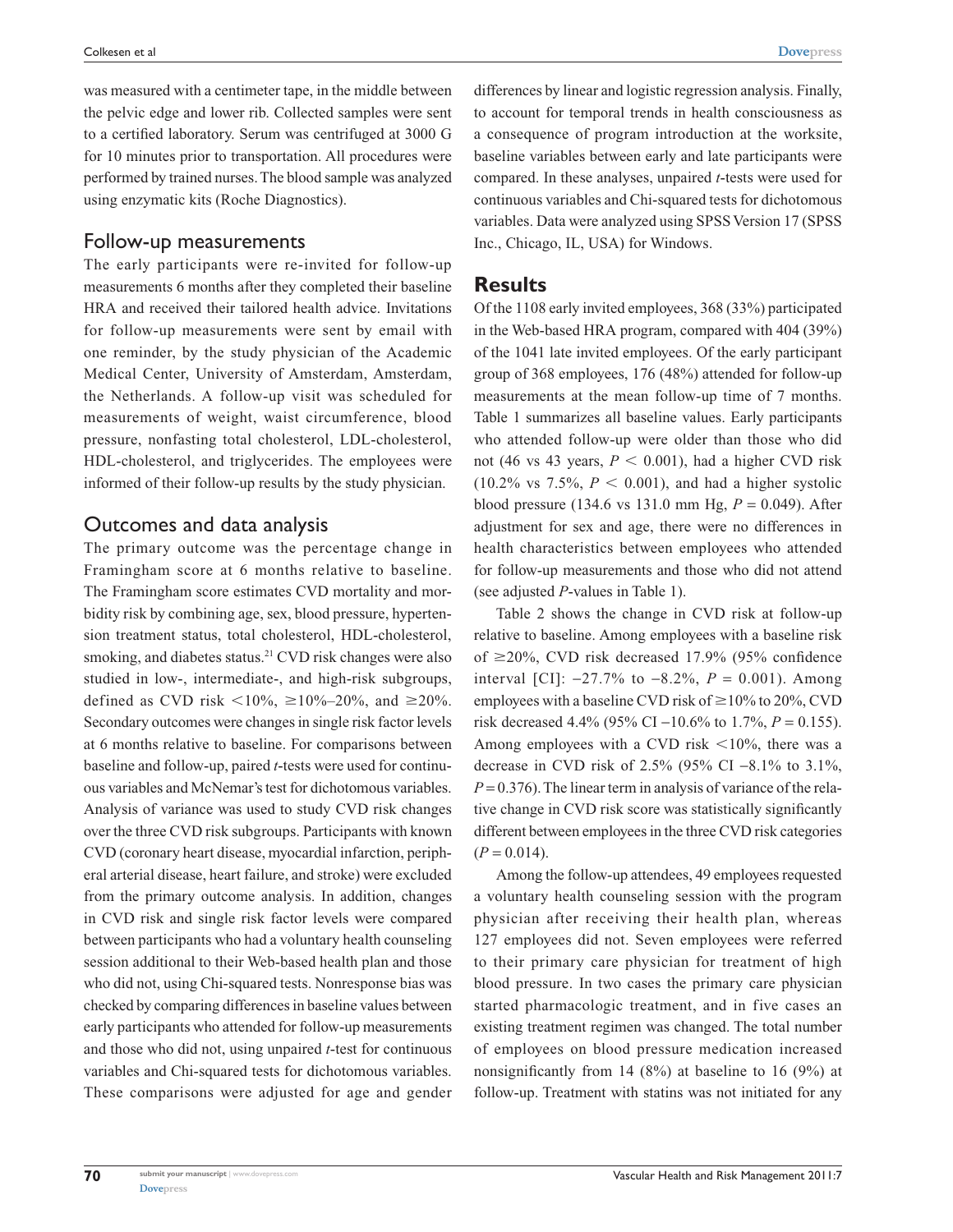|  | <b>Table I</b> Baseline characteristics |
|--|-----------------------------------------|
|  |                                         |

|                                                       | <b>Early participants</b><br>$(n = 368)$ |                          |            |                |                   | Late participants<br>$(n = 404)$ |                |
|-------------------------------------------------------|------------------------------------------|--------------------------|------------|----------------|-------------------|----------------------------------|----------------|
|                                                       | With follow-up                           | <b>Without follow-up</b> | Pa         | P <sub>b</sub> | All               | All                              | P <sup>c</sup> |
|                                                       | $(n = 176)$                              | $(n = 192)$              | unadjusted | adjusted       | $(n = 368)$       | $(n = 404)$                      |                |
| Mean age (years)                                      | $46 \pm 7.8$                             | $43 \pm 7.4$             | < 0.001    |                | $45 \pm 7.8$      | $44.5 \pm 8.45$                  | 0.966          |
| Male sex                                              | 142(81%)                                 | 154 (80%)                | 0.909      |                | 296 (80%)         | 327 (81%)                        | 0.859          |
| Education                                             |                                          |                          |            |                |                   |                                  |                |
| Low                                                   | 21(12%)                                  | 16(8%)                   | 0.311      |                | 37 (10%)          | 43 (11%)                         | 0.918          |
| Middle                                                | 49 (28%)                                 | 45 (24%)                 |            |                | 94 (26%)          | 103(25%)                         |                |
| High                                                  | 106(60%)                                 | 131(68%)                 |            |                | 237 (64%)         | 258 (64%)                        |                |
| History of CVD                                        | 6(3%)                                    | 4(2%)                    | 0.529      | 0.810          | 10(3%)            | 6(1%)                            | 0.230          |
| Current medication therapy                            | 14(8%)                                   | 15(8%)                   | 0.960      | 0.411          | 29 (8%)           | 26 (7%)                          | 0.436          |
| for hypertension                                      |                                          |                          |            |                |                   |                                  |                |
| Current statin use                                    | 8(5%)                                    | 11(6%)                   | 0.608      | 0.121          | 19(5%)            | 12(3%)                           | 0.121          |
| Current diabetes medication                           | 3(2%)                                    | 4(2%)                    | 1.000      | 0.557          | 7(2%)             | 4(1%)                            | 0.286          |
| Current smoking                                       | 27 (15%)                                 | 32 (17%)                 | 0.729      | 0.729          | 59 (16%)          | 80 (20%)                         | 0.173          |
| Systolic BP (mm Hg)                                   | $134.6 \pm 16.64$                        | $131.0 \pm 15.83$        | 0.049      | 0.176          | $132.9 \pm 16.29$ | $129.6 \pm 16.66$                | 0.006          |
| Diastolic BP (mm Hg)                                  | $81.3 \pm 10.90$                         | $79.8 \pm 10.56$         | 0.162      | 0.502          | $80.5 \pm 10.73$  | $78.0 \pm 10.24$                 | 0.001          |
| Systolic BP $\geq$ 140 mm Hg                          | 60 (34%)                                 | 49 (26%)                 | 0.072      | 0.225          | 106(29%)          | 109(27%)                         | 0.295          |
| Diastolic BP $\geq$ 90 mm Hg                          | 38 (22%)                                 | 24 (13%)                 | 0.020      | 0.114          | 62 (17%)          | 51 (13%)                         | 0.097          |
| Body mass index $(kg/m2)$                             | $25.3 \pm 3.37$                          | $25.3 \pm 3.68$          | 0.967      | 0.753          | $25.3 \pm 3.53$   | $25.6 \pm 3.25$                  | 0.226          |
| Waist circumference (cm)                              | $92.7 \pm 10.88$                         | $92.6 \pm 10.31$         | 0.946      | 0.698          | $92.7 \pm 10.57$  | $93.6 \pm 10.42$                 | 0.209          |
| Total cholesterol (mmol/L)                            | $5.7 \pm 1.00$                           | $5.6 \pm 0.94$           | 0.113      | 0.398          | $5.6 \pm 0.97$    | $5.7 \pm 1.05$                   | 0.302          |
| HDL (mmol/L)                                          | $1.4 \pm 0.35$                           | $1.4 \pm 0.37$           | 0.484      | 0.215          | $1.4 \pm 0.36$    | $1.5 \pm 0.60$                   | 0.080          |
| LDL (mmol/L)                                          | $3.6 \pm 0.86$                           | $3.5 \pm 0.89$           | 0.063      | 0.178          | $3.6 \pm 0.88$    | $3.5 \pm 0.91$                   | 0.691          |
| Triglycerides (mmol/L)                                | $1.62 \pm 0.98$                          | $1.5 \pm 0.82$           | 0.238      | 0.448          | $1.6 \pm 0.90$    | $1.7 \pm 1.30$                   | 0.011          |
| Framingham 10-year CVD<br>risk score (%) <sup>c</sup> | $10.2 \pm 8.55$                          | $7.5 \pm 6.65$           | < 0.001    | 0.182          | $8.8 \pm 7.72$    | $8.7 \pm 7.19$                   | 0.964          |

Notes: Values are expressed as mean ± SD or number of participants (%). <sup>3</sup>P for difference in baseline value between early participants with and without follow-up for selection analysis. Analyses for differences in baseline systolic and diastolic blood pressure, body mass index, waist circumference, total cholesterol, HDL, LDL, triglycerides, and Framingham scores were adjusted for age and sex using linear regression with the variable of interest as dependent variable and age, sex, and attending for follow-up measurements as covariates. Analyses for differences in history of CVD, current medication for hypertension, current statin use, current diabetes medication, current smoking, systolic blood pressure ≥140mm Hg, and diastolic blood pressure ≥90 mm Hg were adjusted for age and sex using logistic regression with the variable of interest as dependent variable and age, sex and attending for follow-up measurements as covariates. <sup>b</sup>P for difference in baseline value between early and late participants for time trend analysis. Participants with a known history of CVD were excluded from the Framingham risk analysis.

**Abbreviations:** BP, blood pressure; CVD, cardiovascular disease; HDL, high-density lipoprotein; LDL, low-density lipoprotein; SD, standard deviation.

employee. There were no statistically significant differences in changes in Framingham risk between employees who had health counseling and those who did not.

Table 3 summarizes the changes in single risk factor levels. Systolic blood pressure was reduced by 5 mm Hg ( $P < 0.001$ ), HDL-cholesterol increased by 0.1 mmol/L  $(P < 0.001)$ , and waist circumference reduced by 2 cm  $(P < 0.001)$ . Changes in number of smokers, body mass index, and diastolic blood pressure were not statistically significant. There was a slight but statistically significant increase in total cholesterol with

**Table 2** Changes in cardiovascular disease (CVD) risk among employees who voluntarily participated in the Web-based health risk assessment and attended follow-up measurements at a mean of 7 months

|                                                                    | N                | $CVD$ risk $(\%)$<br>at baseline | $CVD$ risk $(\%)$<br>at follow-up | Relative change <sup>a</sup> | P <sub>p</sub> | p     |
|--------------------------------------------------------------------|------------------|----------------------------------|-----------------------------------|------------------------------|----------------|-------|
| CVD risk changes in all study participants                         | 170 <sup>d</sup> | $10.2 \pm 8.55$                  | $9.4 \pm 7.97$                    | $-4.9$ (-8.9 to $-0.9$ )     | 0.017          |       |
| CVD risk changes in high-, intermediate-, and low-risk categories: |                  |                                  |                                   |                              |                |       |
| Framingham 10-year CVD risk $\geq$ 20%                             | 21               | $28.4 \pm 7.63$                  | $23.7 \pm 10.61$                  | $-17.9$ (-27.7 to -8.2)      | 0.001          | 0.014 |
| Framingham 10-year CVD risk $\geq$ 10% to $\leq$ 20%               | 43               | $13.6 \pm 2.74$                  | $13.0 \pm 3.65$                   | $-4.4$ (-10.6 to 1.7)        | 0.155          |       |
| Framingham $10$ -year CVD risk $<$ 10%                             | 106              | $5.2 \pm 2.70$                   | $5.1 \pm 3.29$                    | $-2.5$ ( $-8.1$ to 3.1)      | 0.376          |       |

Notes: Values are expressed as mean CVD risk score percentage ± standard deviation and mean relative differences in percentages. <sup>a</sup>Relative difference in value between follow-up and baseline (95% confidence interval); <sup>b</sup>P for effects within category; <sup>c</sup>P from linear term in analysis of variance. <sup>a</sup>Six participants with a known history of CVD were excluded from the analysis.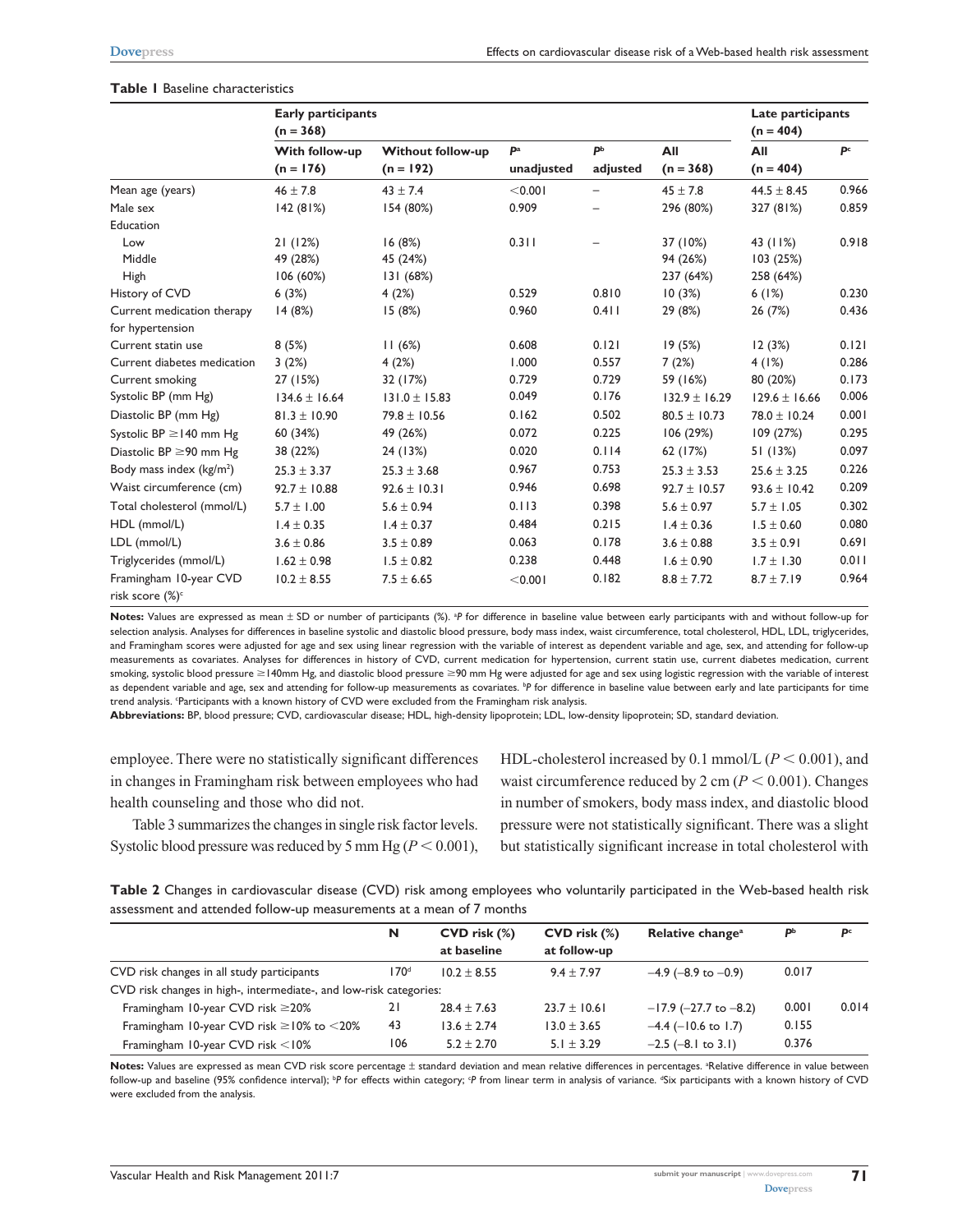|                                              | Table 3 Changes in risk factors among employees who voluntarily participated in the Web-based health risk assessment and attended |  |  |  |
|----------------------------------------------|-----------------------------------------------------------------------------------------------------------------------------------|--|--|--|
| follow-up measurements at a mean of 7 months |                                                                                                                                   |  |  |  |

|                                   | Follow-up attendees $(n = 176)$ |                   |                             |         |  |
|-----------------------------------|---------------------------------|-------------------|-----------------------------|---------|--|
|                                   | At baseline                     | At follow-up      | Change <sup>a</sup>         |         |  |
| Current smoking                   | 27 (15%)                        | 22 (13%)          | $-5-$                       | 0.060   |  |
| Systolic blood pressure (mm Hg)   | $134.6 \pm 16.64$               | $129.6 \pm 14.93$ | $-5.0$ (-6.8 to $-3.3$ )    | < 0.001 |  |
| Diastolic blood pressure (mm Hg)  | $81.3 \pm 10.90$                | $81.1 \pm 9.78$   | $-0.2$ ( $-1.3$ to 0.8)     | 0.692   |  |
| Body mass index $(kg/m2)$         | $25.3 \pm 3.37$                 | $25.2 \pm 3.38$   | $-0.1$ ( $-0.2$ to 0.04)    | 0.161   |  |
| Waist circumference (cm)          | $92.7 \pm 10.88$                | $90.7 \pm 10.63$  | $-2.0$ ( $-2.7$ to $-1.4$ ) | < 0.001 |  |
| Total cholesterol (mmol/L)        | $5.7 \pm 0.99$                  | $5.9 \pm 1.01$    | $0.2$ (0.1 to 0.3)          | 0.001   |  |
| High-density lipoprotein (mmol/L) | $1.4 \pm 0.35$                  | $1.5 \pm 0.37$    | $0.1$ (0.03 to 0.1)         | < 0.001 |  |
| Low-density lipoprotein (mmol/L)  | $3.6 \pm 0.86$                  | $3.6 \pm 0.87$    | $0.0$ (-0.1 to 0.1)         | 0.971   |  |
| Triglycerides (mmol/L)            | $1.6 \pm 0.98$                  | $1.7 \pm 0.95$    | $0.1$ (0.1 to 0.2)          | 0.025   |  |

Notes: Values are expressed as mean ± standard deviation or number of participants (%) and absolute change between baseline and follow-up. <sup>a</sup>Absolute difference in value between follow-up and baseline (95% confidence interval).

0.2 mmol/L  $(P < 0.001)$  and triglycerides with 0.1 mmol/L  $(P = 0.025)$ .

Early and late participants were similar in age, sex, education, ethnicity, medical history, and medication use at baseline (see right panel of Table 1). Baseline systolic blood pressure of late participants was 3.3 mm Hg lower than that of early participants, and diastolic blood pressure was 2.5 mm Hg lower. Framingham risk scores, however, were similar between early and late participants.

# **Discussion**

We observed a significant decrease in CVD morbidity and mortality risk among employees at a single Dutch worksite who voluntarily completed a Web-based HRA and received tailored health advice, as measured by Framingham scores after 7 months. There was a graded relation between CVD risk reduction and baseline CVD risk. The decrease was highest among those at greatest risk, with a 17.9% relative reduction in the high-risk subgroup, and lower among those at intermediate and low risk.

The reduction in CVD risk was mainly due to reduced systolic blood pressure (−5.0 mm Hg reduction), whereas no beneficial effects were found for total cholesterol, triglycerides, and LDL-cholesterol. Because the observed beneficial changes were not explained by additional health counseling, referral to primary care physicians, or medication, and given that improvements in physical activity and diet can be effective in both reducing blood pressure and increasing  $HDL$ ,<sup>22–25</sup> we believe that the observed effect is explained by lifestyle improvements induced by the individualized advice that each participant received.

A number of systematic reviews showed that multicomponent prevention programs delivered at the worksite reduced

CVD risk factors.26–28 The greatest effect appeared in those at greatest risk, in accordance with our findings.26 Few studies used global CVD risk as an outcome measure for effectiveness of multicomponent risk factor intervention programs. These studies reported global risk reductions ranging from 2% to 14%, which are consistent with our findings.29–33

The design of our study enabled us to check for temporal trends as a consequence of program introduction at the worksite. We found that mean systolic blood pressure and diastolic blood pressure were lower among late participants when compared with early participants. This suggests a background effect of an increased health consciousness within the company, possibly as a consequence of program introduction. However, the mean overall CVD risk score was similar in early and late participants. Moreover, the proportion of participants at high systolic or diastolic blood pressure was also not different in the two groups. Therefore, although a background effect cannot be ruled out completely, its magnitude is marginal.

Our study has several limitations. First, participation in the studied HRA program was voluntary, with participation rates of 33% among the early participants and 39% among the late participants. Studies that evaluated HRA or health promotion programs reported participation rates from 20% to 76%,34,35 with the general impression that females, older employees, and mainly the worried well were attracted.<sup>36</sup> Although the participation rate in this study was as expected, we cannot rule out that among nonparticipants in the HRA program there were employees with more or less favorable health characteristics. Furthermore, of the early participants who were eligible for study measurements, about half completed follow-up. However, after adjustment for differences in age and gender, there were no differences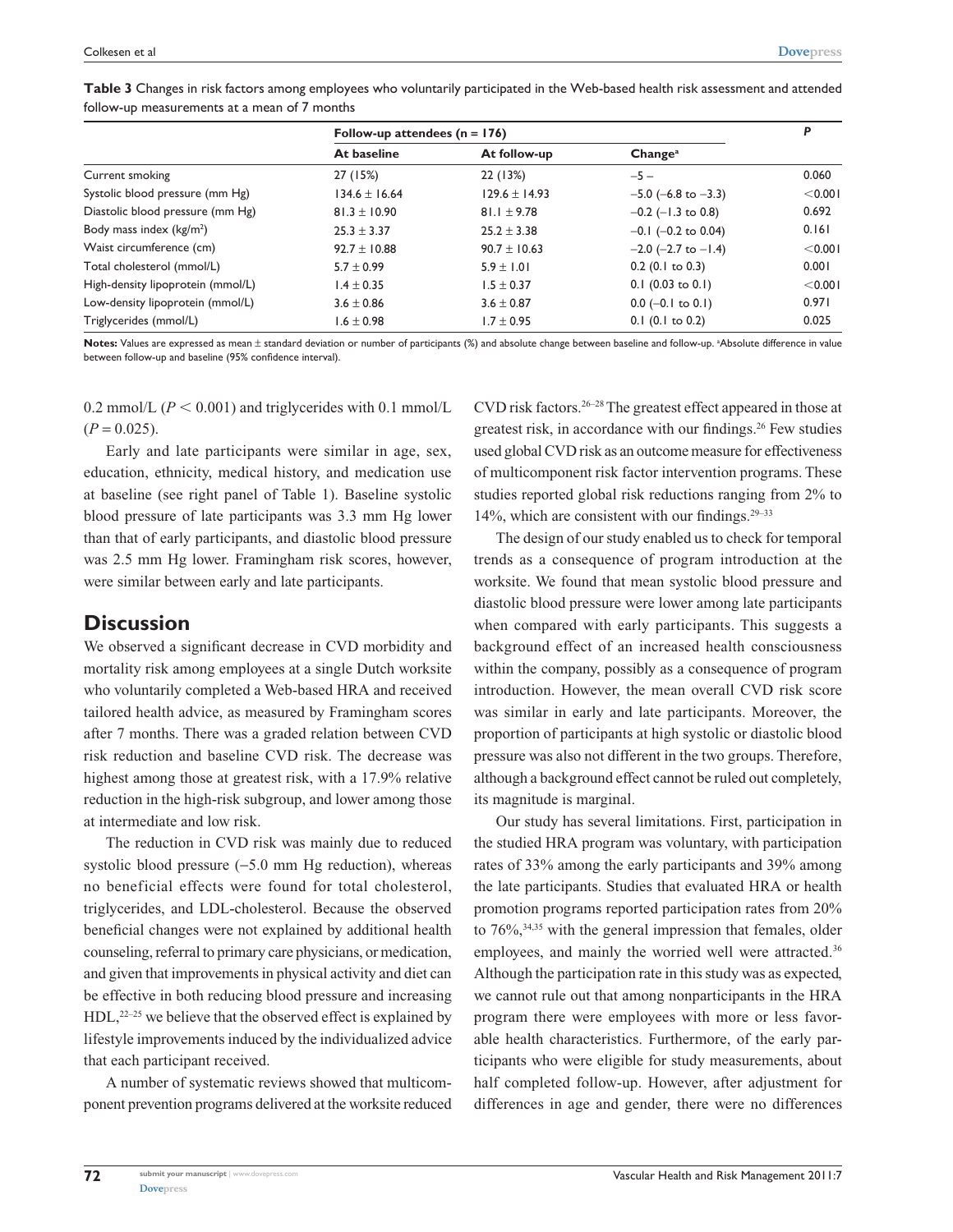between follow-up attendees and nonattendees. Therefore, we believe that the outcomes of our study were not skewed by selection and are valid among employees who voluntarily participated in the HRA program. Second, ideally, CVD risk in late participants would also have been measured 6 months before the beginning of their program. In this way their measurements could have served as a rigorous control for early participants. Unfortunately, we were not able to do an early measurement in late participants. Nevertheless, the absence of a clinically relevant background effect supports the conclusion that the differences observed in the early participants can be attributed to participation in the program. Third, we did not have data on whether employees regularly visited their primary care physician outside the HRA program. Although additional physician counseling after tailored feedback within the program did not influence Framingham risk, we cannot completely rule out that some improvements could be from usual primary care management and not from the HRA. Finally, participants in the program were predominantly well-educated male employees. Therefore, our findings may be applicable only to comparable populations. However, as the impact of the HRA program was proportional to the absolute level of CVD risk, the program may be more effective in other, less educated populations.

In summary, voluntary participation in a Web-based HRA with tailored feedback at the worksite reduced CVD morbidity and mortality risk by nearly 18% among participants at high risk for CVD and by nearly 5% among all participants. It is important to note that this risk reduction is realized with an easy-to-replicate, low-cost, Web-based delivered program, mostly with motivational and educational health advice and without initiation of pharmacologic therapy. Future research should focus on the persistence of these effects.

# **Acknowledgment**

We thank all employees of the study worksite for their participation.

## **Authors' contributions**

RJGP and JGPT were the principal investigators of the study, developed the concept and design of the study, and contributed to the interpretation of data. EBC carried out the data collection. EBC and BF performed the data analyses, and drafted the manuscript. RK and CVK participated in coordination of the study and drafting the article. All authors reviewed a previous version of the manuscript and vouch for the accuracy and completeness of the data and analyses.

# **Disclosure**

Drs RAK and CVK are directors at NDDO Institute for Prevention and Early Diagnostics (NIPED). The institute developed the studied program and currently markets it in the Netherlands. For the present study, NIPED provided for a PhD grant for EBC and BF. RJGP and JGPT are employed by the Academic Medical Center, University of Amsterdam, Amsterdam, the Netherlands. They received no additional funding for this study and declare that there are no conflicts of interest. A PhD grant was funded for EBC and BF. Study materials were funded by NIPED.

#### **References**

- 1. Allender S, Scarborough P, Peto V, et al. *European Cardiovascular Disease Statistics 2008*. British Heart Foundation Health Promotion Research Group. Oxford, UK: Department of Public Health, University of Oxford; 2008.
- 2. Yusuf S, Hawken S, Ounpuu S, et al. Effect of potentially modifiable risk factors associated with myocardial infarction in 52 countries (the INTERHEART study): case-control study. *Lancet*. 2004;364: 937–952.
- 3. World Health Organization. *Preventing Chronic Diseases: a Vital Investment – WHO global report*. Geneva, Switzerland: World Health Organization; 2005.
- 4. Yach D, Hawkes C, Gould CL, Hofman KJ. The global burden of chronic diseases: overcoming impediments to prevention and control. *JAMA*. 2004;291:2616–2622.
- 5. Carnethon M, Whitsel LP, Franklin BA, et al. Worksite wellness programs for cardiovascular disease prevention: a policy statement from the american heart association. *Circulation*. 2009;120: 1725–1741.
- 6. Goetzel RZ, Ozminkowski RJ. The health and cost benefits of work site health-promotion programs. *Annu Rev Public Health*. 2008;29: 303–323.
- 7. Soler RE, Leeks KD, Razi S, et al. A systematic review of selected interventions for worksite health promotion. The assessment of health risks with feedback. *Am J Prev Med*. 2010;38:S237–S262.
- 8. Anderson DR, Staufacker MJ. The impact of worksite-based health risk appraisal on health-related outcomes: a review of the literature. *Am J Health Promot*. 1996;10:499–508.
- 9. Cowdery JE, Suggs LS, Parker S. Application of a Web-based tailored health risk assessment in a work-site population. *Health Promot Pract*. 2007;8:88–95.
- 10. Kreuter MW, Strecher VJ. Do tailored behavior change messages enhance the effectiveness of health risk appraisal? Results from a randomized trial. *Health Educ Res*. 1996;11:97–105.
- 11. Kreuter MW, Strecher VJ, Glassman B. One size does not fit all: the case for tailoring print materials. *Ann Behav Med*. 1999;21: 276–283.
- 12. Noar SM, Benac CN, Harris MS. Does tailoring matter? Meta-analytic review of tailored print health behavior change interventions. *Psychol Bull*. 2007;133:673–693.
- 13. Prochaska JO, Velicer WF. The transtheoretical model of health behavior change. *Am J Health Promot*. 1997;12:38–48.
- 14. Floyd DL, Prentice-Dunn S, Rogers RW. A meta-analysis of research on protection motivation theory. *J Appl Soc Psychol*. 2000;30: 407–429.
- 15. Bandura A. *Self-efficacy: the Exercise of Control*. New York, NY, USA: WH Freeman and Co; 1997.
- 16. The Dutch Institute for Healthcare Improvement CBO and Dutch College of General Practitioners. *Multidisciplinary Guideline Cardiovascular Risk Management*. Utrecht, the Netherlands: van Zuiden Communications; 2006.